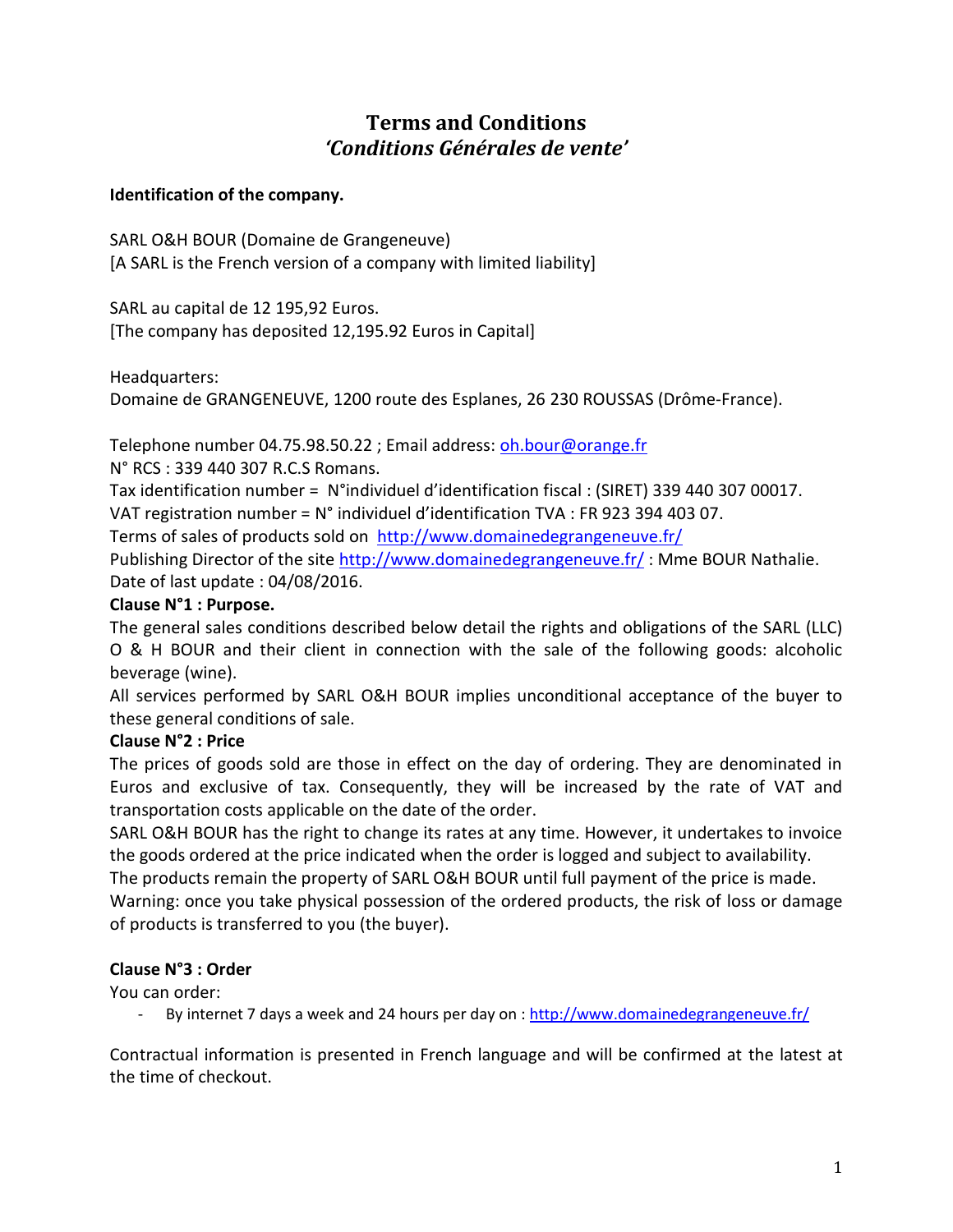SARL O&H BOUR reserves the right not to accept payment, and not to confirm an order for any reason, particularly in the event of supply problems, or in case of difficulties with the order received.

Clause 3: Validation of your order

All orders contained on the website http://www.domainedegrangeneuve.fr/ implies full acceptance of these terms of sale without exception or reservation.

All of the data provided and the order confirmation shall constitute proof of the transaction.

Consequently, you hereby declare having read, acknowledged and are agreeing with the terms of sale.

The order confirmation shall be deemed a signature and acceptance of the transactions.

A summary of your order information and these Terms of Sale will be sent to you in PDF format to the e-mail confirmed by your order.

SARL O&H BOUR undertakes to deliver to you within the 4 working days following your order confirmation. Note that the O&H BOUR refuses all liability if this deadline is exceeded, without that it does not exceed 30 days.

### **Clause N°4 : Payment.**

The fact of confirming your order means for you the obligation to pay the quoted price.

SARL O&H BOUR reserves the right to accept only credit card payments.

The payment of your purchases is by credit card through the secure "ATOS" system.

The order takes effect when the payment is made and validated by the bank branch BNP PARIBAS.

### **Clause N°5 : Cancellation policy**

Pursuant to Article L.121-21 of the Consumer Code, you have a 14-day cancellation period from the receipt of your products to exercise your right of cancellation without any reasons or to pay a penalty.

Returns need to be in their original condition and complete (packaging, accessories...). In this context, you are liable. Damage to the product at this time may be such as to invalidate the right of cancellation. Returns charges are your responsibility. In this case the order should be returned in the original package with delivery tracking.

Upon exercise of the right of cancellation, the SARL O&H BOUR will refund the sums paid within 14 days following the notification of your application and via the same means of payment used when ordering.

# **Clause N°6 : Availability.**

Our products are available as they are visible on the website: http://www.domainedegrangeneuve.fr/ and within the limits of available stock.

In case of unavailability of the product after placing your order, we will notify you by email. Your order will automatically be canceled and you will be repaid in full.

In addition, the website <http://www.domainedegrangeneuve.fr/> is not intended to sell its products in large quantities. Therefore, the SARL O&H BOUR reserves the right to refuse orders with too many articles.

# **Clause N°7 : Shipping.**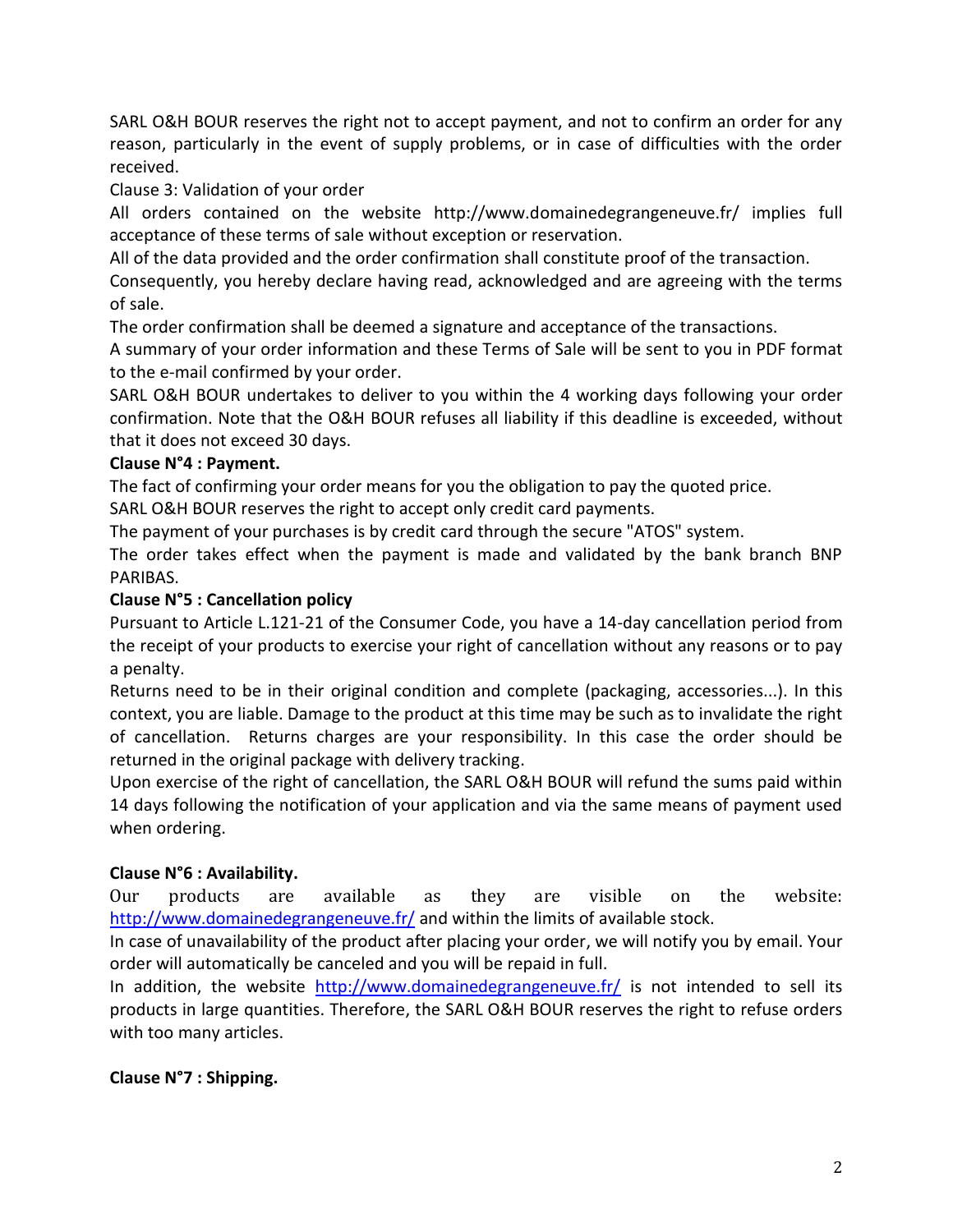The products are delivered to the shipping address provided during the order process, within the time specified on the confirmation page of the order.

In case of delayed shipment, an email will be sent to inform you of a possible impact on the time of delivery of your order.

As required by law, in case of late delivery, you get the opportunity to cancel the order under the terms and conditions defined in Article L 138-2 of the Consumer Code. If meanwhile you receive the product we will proceed to issue a refund and the cost of transport according to the terms of Article 138-3 of the Consumer Code.

In case of delivery by post or by a carrier (for orders beyond 12 bottles), SARL O&H BOUR can not be held responsible for late delivery due exclusively to a client's unavailability after several appointment proposals for delivery.

### **Clause N°8 : Guarantee.**

All our products have the legal guarantee of conformity and the guarantee against hidden defects, provided by Article 1641 and following of the Civil Code. In case of non-compliance of a product sold, it can be returned, exchanged or refunded.

All claims, requests for exchange or refund must be made by email within 30 days of delivery.

Products must be returned to us in the same condition in which you received them with all the elements included (accessories, packaging, etc.). The shipping costs will be reimbursed on the basis of the invoiced price, and the shipping costs will be refunded upon presentation of receipts. \*

The provisions of this clause do not prevent you from enjoying the right of revocation under Clause No. 5.

# **Clause N°9 : Responsibility.**

The SARL O & H BOUR cannot be held liable for damages resulting from misuse of the product purchased.

Finally, the SARL O&H BOUR cannot be held liable for any inconvenience or damage arising from the use of the Internet, including a break in service, external intrusion or presence of computer viruses.

# **Clause N° 10 : Applicable law in case of disputes.**

The language of this contract is French. These terms and conditions are subject to French law. In case of dispute or litigation, the French courts will have exclusive jurisdiction.

# **Clause N°11 : Intellectual property.**

All elements of the site<http://www.domainedegrangeneuve.fr/> are and remain the exclusive intellectual property of SARL O&H BOUR. No one is allowed to reproduce, use, repost, or use for any purpose whatsoever, even partially, elements of the site whether they are software, visual or audio. Any single link or hyperlink is strictly prohibited without the express written consent of the SARL O&H BOUR.

#### **Clause N°12 : Personal Data.**